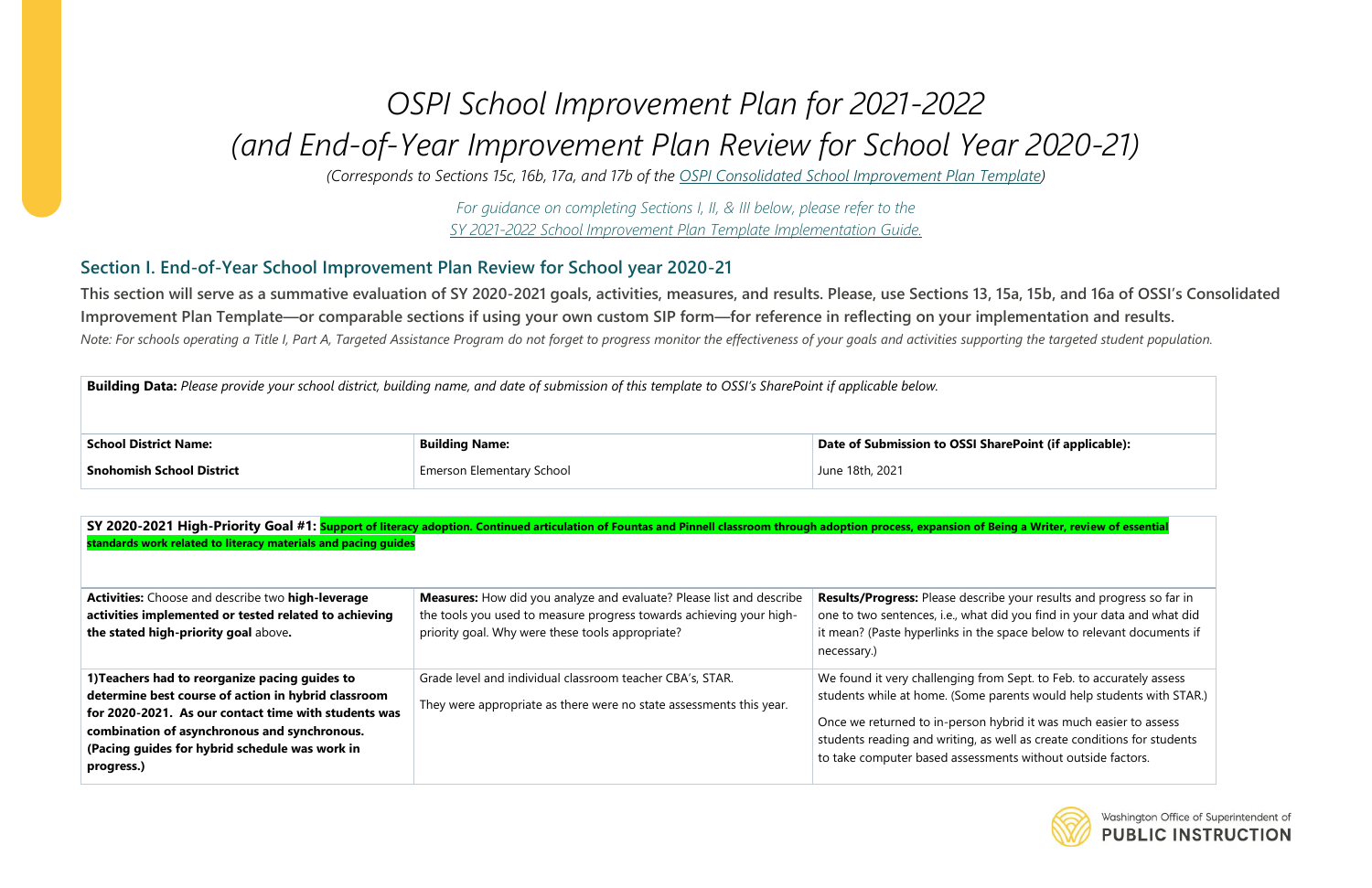| 2) Teachers and support staff (Title, SPED) had to work  | CBA's.                                 | Very challenging situation to assess  |
|----------------------------------------------------------|----------------------------------------|---------------------------------------|
| together on Being a Writer curriculum to identify        | $\perp$ No state assessment this year. | Sept. - Feb. Once students returnec   |
| essential standards and writing activities for students. |                                        | to assess and reteach specific writin |
| As we had to use time wisely in a hybrid environment.    |                                        | this area. Mixed results in this pand |
|                                                          |                                        |                                       |

### **SY 2020-2021 High-Priority Goal #2: Deepening understanding of SEL materials adopted by focusing on identifying feelings, developing empathy, and using problem solving model prescribed. Pursue community resources in support of mental health support within the school**

| <b>Activities:</b> Choose and describe two <b>high-leverage</b><br>activities implemented or tested related to achieving<br>the stated high-priority goal above.                                                                                         | <b>Measures:</b> How did you analyze and evaluate? Please list and describe<br>the tools you used to measure progress towards achieving your high-<br>priority goal. Why were these tools appropriate? | Results/Progress: Please describe you<br>one to two sentences, i.e., what did yor<br>it mean? (Paste hyperlinks in the space<br>necessary.) |
|----------------------------------------------------------------------------------------------------------------------------------------------------------------------------------------------------------------------------------------------------------|--------------------------------------------------------------------------------------------------------------------------------------------------------------------------------------------------------|---------------------------------------------------------------------------------------------------------------------------------------------|
| 1) Teachers daily had morning zoom from 8:30 to 9:30<br>for social emotional learning. (Used Paths curriculum<br>with articulated plan from 2019-2020, purchased<br><b>Fisher/Frye SEL guides)</b>                                                       | Teacher feedback, parent feedback.                                                                                                                                                                     | Teacher reporting, SWIS data - decrea<br>Very challenging to determine results.                                                             |
| 2) Provided time and opportunities for grade level<br>teams to work together to develop plan for supporting<br>SEL for remote, in-person hybrid. Counselor met with<br>individual teachers, student groups and provided<br>support and guidance as well. | Teacher conversations, counselor meeting with grade level teams and<br>small group meetings. Shifted and adjusted to meet needs of students,<br>staff and families.                                    | Very challenging to determine results.<br>Student and staff feedback - most help                                                            |

#### **SY 2020-2021 High-Priority Goal #3: Deepening use and understanding of GLAD strategies, identifying 2-3 strategies to focus upon as a school. Continued use of Imagine Learning in support of language acquisition.**

| Activities: Choose and describe two high-leverage<br>activities implemented or tested related to achieving<br>the stated high-priority goal above. | <b>Measures:</b> How did you analyze and evaluate? Please list and describe<br>the tools you used to measure progress towards achieving your high-<br>priority goal. Why were these tools appropriate? | Results/Progress: Please describe you<br>one to two sentences, i.e., what did yo<br>it mean? (Paste hyperlinks in the space<br>necessary.) |
|----------------------------------------------------------------------------------------------------------------------------------------------------|--------------------------------------------------------------------------------------------------------------------------------------------------------------------------------------------------------|--------------------------------------------------------------------------------------------------------------------------------------------|
| 1) Partnered with Dr. Sara Martinez and her team 3<br>times this year. Fall, winter and spring. All virtual.                                       | Teachers shared new learnings, invited colleagues and admin to<br>observe GLAD strategies in action. Teacher practice!                                                                                 | Dr. Martinez – summary and write up.                                                                                                       |

s student writing while at home from d to campus our teachers were able ng skills. CBA's were most helpful in demic.

your results and progress so far in I you find in your data and what did bace below to relevant documents if

rease on severe behaviors.

helpful.

your results and progress so far in you find in your data and what did bace below to relevant documents if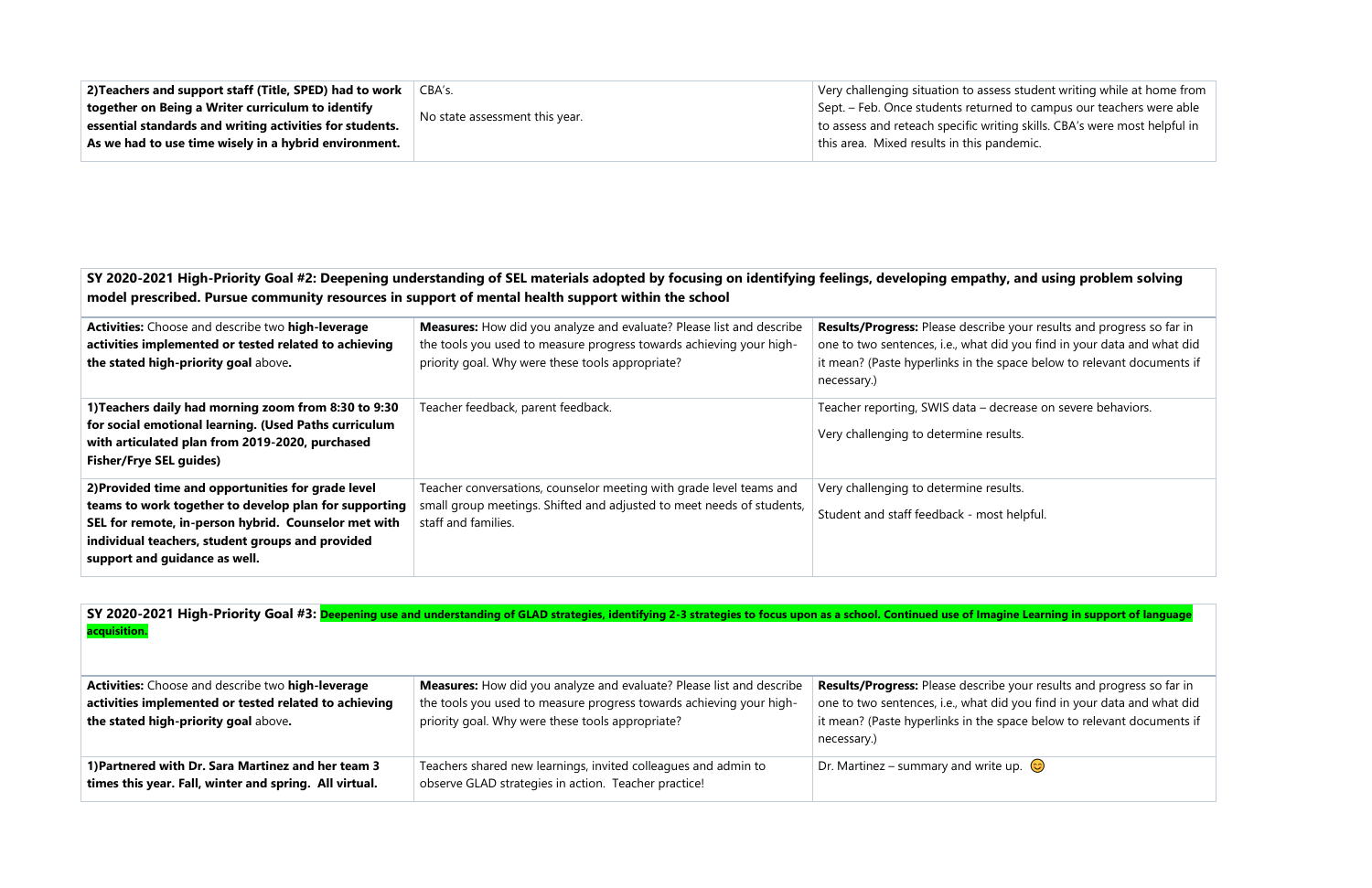| 2) Teacher observations of GLAD strategies in action. | Mr. Hanson observed teachers sharing GLAD strategies and how they | $\perp$ Teachers shared success in post conf |  |
|-------------------------------------------------------|-------------------------------------------------------------------|----------------------------------------------|--|
|                                                       | are implementing these strategies across curriculum areas.        | GLAD strategies have helped them re          |  |
|                                                       |                                                                   | Specifically targeted students in Hisp       |  |

**SY 2020-2021 High-Priority Goal #4: Support of math literacy with targeted student groups (Hispanic, ELL, SPED) in our continued remote learning environment, through June 2021, as measured by classroom formative measurements and district assessment tools. A review of our data, combined with the remote learning necessitated by Covid-19 has presented a need for math literacy support with our designated student groups.**

| Activities: Choose and describe two high-leverage<br>activities implemented or tested related to achieving<br>the stated high-priority goal above. | <b>Measures:</b> How did you analyze and evaluate? Please list and describe<br>the tools you used to measure progress towards achieving your high-<br>priority goal. Why were these tools appropriate? | <b>Results/Progress: Please describe</b><br>one to two sentences, i.e., what did<br>it mean? (Paste hyperlinks in the sp<br>necessary.) |
|----------------------------------------------------------------------------------------------------------------------------------------------------|--------------------------------------------------------------------------------------------------------------------------------------------------------------------------------------------------------|-----------------------------------------------------------------------------------------------------------------------------------------|
| 1) Purchased site license for Dreambox (2020-2022)                                                                                                 | <b>STAR</b>                                                                                                                                                                                            | Title support staff, classroom teach<br>progress (STAR, DREAMBOX data, 0                                                                |
| 2) Teacher use of small group support for targeted<br>student groups (Zoom and in person after Feb. 2021)                                          | DREAMBOX - analysis of data                                                                                                                                                                            | Results at the individual level, class<br>that if a student participates in Dre<br>seen classroom, STAR and dreambo<br>growth.          |

During the 2020-2021 school year we have had to really be focused on our communication patterns. Mrs. Connie Hellmund (translator), Esther Bak (ELL), Dana Oppelt (Title), Eddie Marrs (SPED), classroom teachers and office staff had to really be intentional on how and when to communicate, seek feedback and help support all students, but specifically our ELL, Hispanic and SPED students.

Many house visits were done. From supplies, technology to new reading materials. We had two ELL parent nights with translator. Sharing with families about how remote, hybrid. There were many opportunities to share concerns, things going well and questions about next steps in the pandemic. Overall a great success. We scheduled meetings before big changes occurred and usually was done the day before a big new piece of communication came from the district office. One of the highlights of my year (Mr. Hanson). Great feedback from our ELL families as well.

ference conversations around how each and teach students. panic, SPED and ELL)

your results and progress so far in you find in your data and what did ace below to relevant documents if

**1)** Purchase it to monitor increase it to monitor  $CBA's$ )

and school. Teachers are sharing a student a student participate in a student participate ox data showing really strong

# **Section II. 2020-21 End-of-Year Summary and Reflection Questions**

**The following Section is a summary reflection on end-of-year findings as documented in Section I above and to inform decision-making about 2021-2022 SIP Goals and Activities in Section III below. The purpose of these reflective and guiding questions is for building leadership to engage in practical and sustainable planning processes. Use of these questions and the additional Sections of this Template can encourage the formation of practical high-leverage goals and activities, progress monitoring using multiple indicators and measures, and data-informed adjustments within implementation cycles.**

1. In SY 2020-21, how have you responded to emerging student equity needs, particularly when it comes to eliminating opportunity gaps and supporting those students in your learning communities furthest from educational justice?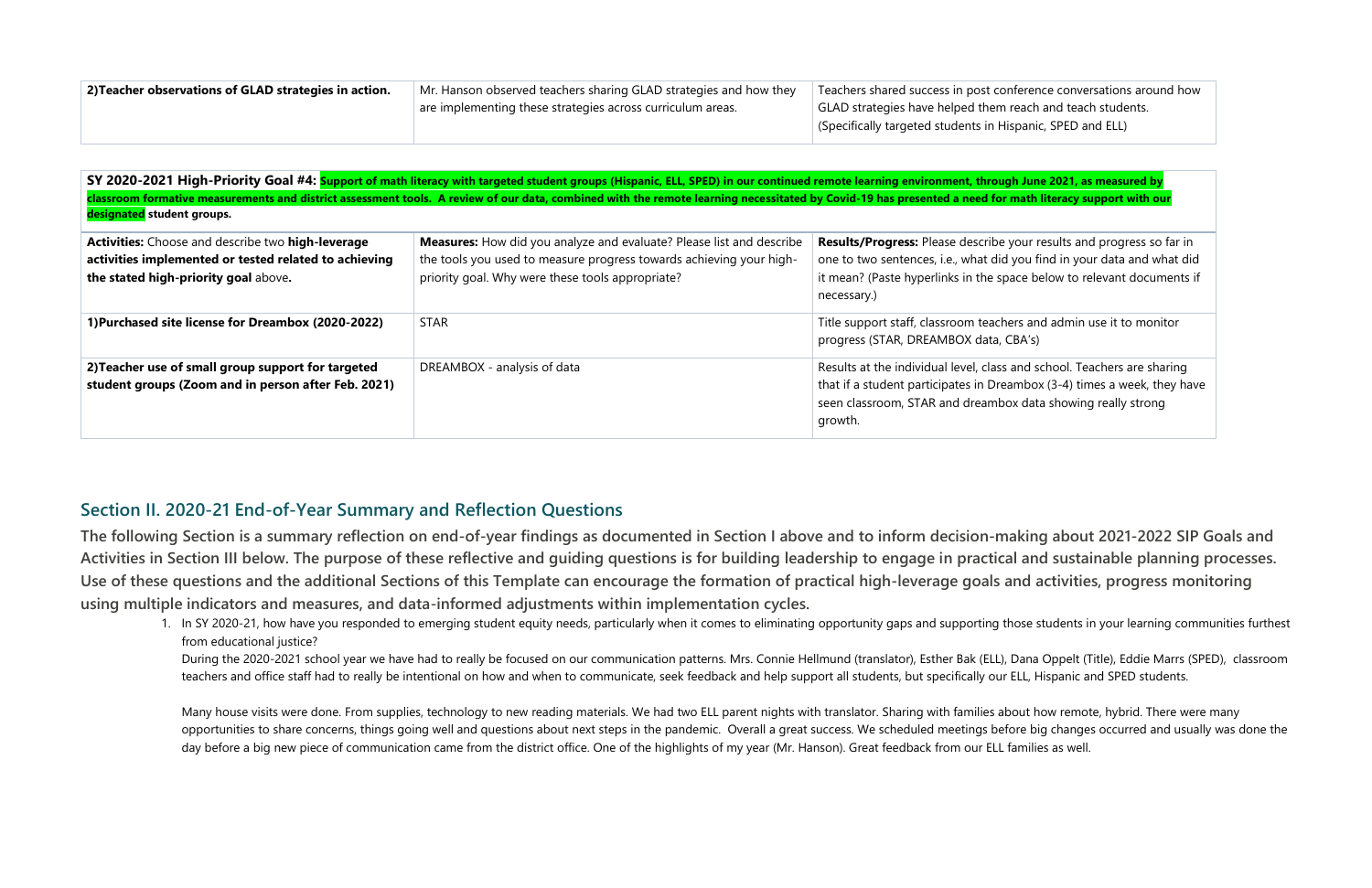- 2. If Tribal consultation is applicable/required by ESSA Section 8538 in your district and building: How is your district engaging in timely, meaningful, and ongoing Tribal consultation in the planning and implementation of your SIP plan supporting AI/AN students, families, and communities? N/A
- 3. Did you achieve any of your high-priority goals listed in Section I above? Describe what led to achieving that(/those) goal(s) or what prevented you from achieving it(/them). Mr. Hanson – I personally don't think you could achieve any of the high priority goals during the pandemic. As, a hybrid schedule presented many problems with our ability to spend the amount of time with students to see the kind of growth possible. We moved closer to our goal, but two days in person and Sept – Feb. remote presented many struggles for families and teachers.
- 4. How did at least one of the documented activities mentioned in Section I above (from SY 2020-21) positively impact student outcomes in relation to achieving its associated high-priority goal? Dreambox allowed us to provide many more opportunities in math that would have not been able to be accomplished in this remote/hybrid situation.
- 5. What challenge(s) did you encounter this year with implementing activities for at least one high-priority goal? The pandemic presented many challenges. We had students/families with wide ranging views of what school should look like. Many choosing to disengage, or only partially participate in the online school. This impacted all of our goal areas. We communicated regularly with office staff, counselor and teachers to use our relationships to get students to engage, participate and learn.
- 6. What adjustments and modifications could be made towards addressing the challenge(s) detailed above for the upcoming academic year? Having students in person five days a week will make a huge difference. We now have a more capable staff to reach the needs of our learners. We also feel like we became closer as a school, community and with our families through this experience. Never before have families been so involved in education and teachers delivering lessons and learning in people's living rooms, bedrooms and home offices. We are prepared to do everything we can go re-build, re-engage and provide the kind of support and learning opportunities to get things back on track for each of our students in the 2021-2022 school year.
- 7. What additional sources of data, if needed, will be collected to monitor the progress of those activities to be adjusted or modified? We will be using the state assessment results, STAR, CBA's to monitor progress and have a plan to support students where they are at and make a plan to get them to standard (or beyond).

## **Section III. OSPI School Improvement Plan for 2021-2022**

**Using the goals and activities, guiding questions, and planned adjustments detailed in Sections I and II above, please fill out the table below restating, reinterpreting or rewriting new SMARTIE Goals, associated activities, and budget allocations for SY 2021-22, incorporating any adjustments as necessary. Please refer to the OSSI SY 2020- 2021 End-of-Year Review and SY 2021-2022 School Improvement Plan Template Implementation Guide for more details on examples of SMARTIE Goals, short- and longterm data sources that may be used in the "Measures" column for support, and other helpful planning aids.** *Note: For schools operating a Title I, Part A, Targeted Assistance Program, indicate within your goals how you will address the needs of those students served to satisfy the appropriate Components.*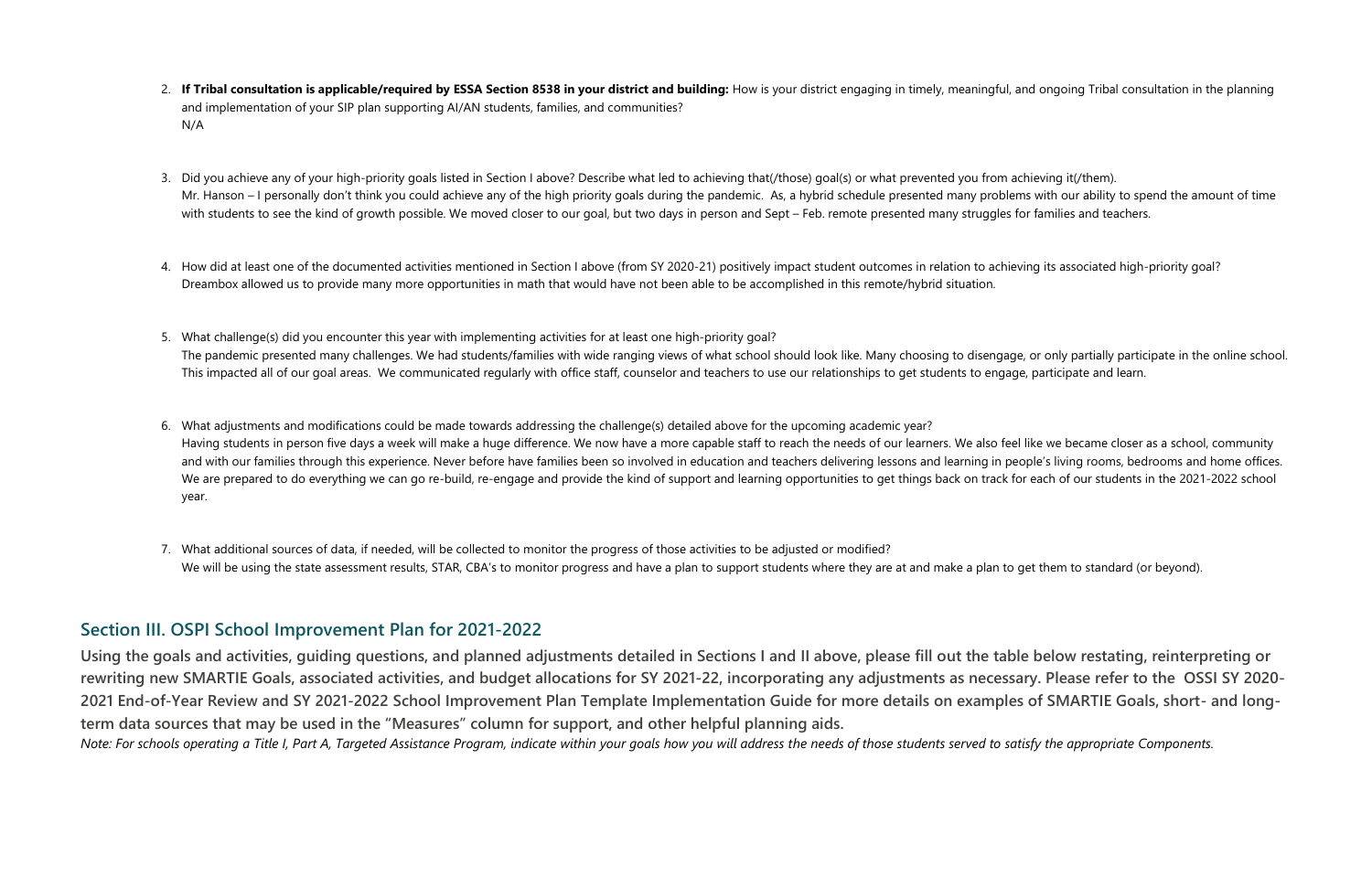**SY 2021-22 SMARTIE Goal #1:** *All students will show at least a year's growth in reading as measured by our FPC assessments and STAR results. We will assess in the fall upon return to a five those students not making adequate yearly progress.* 

| <b>Activities</b>                                                                                                                                                     | <b>Timeframe</b>                                         | Lead                                                                                                             | <b>Resources</b>                                                                                                                                                                                        | <b>Measures</b>                                                                                                                                                       |
|-----------------------------------------------------------------------------------------------------------------------------------------------------------------------|----------------------------------------------------------|------------------------------------------------------------------------------------------------------------------|---------------------------------------------------------------------------------------------------------------------------------------------------------------------------------------------------------|-----------------------------------------------------------------------------------------------------------------------------------------------------------------------|
| What evidenced-based practice will you implement and at<br>or with whom is this activity aimed in order to achieve this<br>goal? Describe two activities.             | What is the projected length of<br>time of the activity? | Who will be responsible for<br>implementing, measuring and adjusting<br>the activity? Who else will be involved? | What resources will be needed to<br>implement this activity toward<br>reaching the stated SMARTIE Goal (for<br>example, professional development,<br>extended time, curriculum, materials,<br>$etc.$ )? | What short- and long-term data will you<br>collect to measure the impact of student<br>learning and outcomes for the specific<br>students named in your SMARTIE Goal? |
| 1) Ongoing grade level meetings analyzing data,<br>discussions around assessment schedule (formative<br>and summative), scheduled meetings with follow up<br>actions. | Sept - June                                              | Mr. Hanson, Mrs. Dailey (admin intern),<br>Leadership team, Grade Level Teams                                    | Extended time, after school data<br>analysis, PD (understanding student<br>needs/actions to<br>remediate/extend/accelerate<br>learning)                                                                 | SBA, STAR, FPC assessments                                                                                                                                            |
| 2) Before and after school student intervention<br>support. Acceleration, reteaching, and support for<br>students and families. (Zoom/in-person)                      | Oct. - June                                              | Mr. Hanson, Mrs. Dailey (admin intern),<br>Leadership Team                                                       | Additional funding (grant, school<br>district funds)                                                                                                                                                    | STAR, FPC, CBA and teacher observation                                                                                                                                |
| 3) Staff PD around FPC guided reading to specifically<br>scaffold and support for our SPED, ELL, and Hispanic<br>populations.                                         | Oct. - June                                              | Mr. Hanson, Mrs. Dailey (admin intern),<br>Leadership Team                                                       | Staff professional development via<br>staff members who previously held<br>district positions as literacy support<br>coaches and others<br>FPC materials<br>PD around STAR report usage.                | STAR, FPC (BAS), CBA and teacher<br>observation                                                                                                                       |

**Funding amount and source(s) allocated to support activity (***SY 2021-22 Expenditure linked to activity): Please list and describe funding source(s) associated with Activity 1 and Activity 2 above:*

**1) \$5,000 for PD, additional meeting times, building assessment calendar/system**

**2)\$7,500 for materials, paying additional staff (cert and classified)**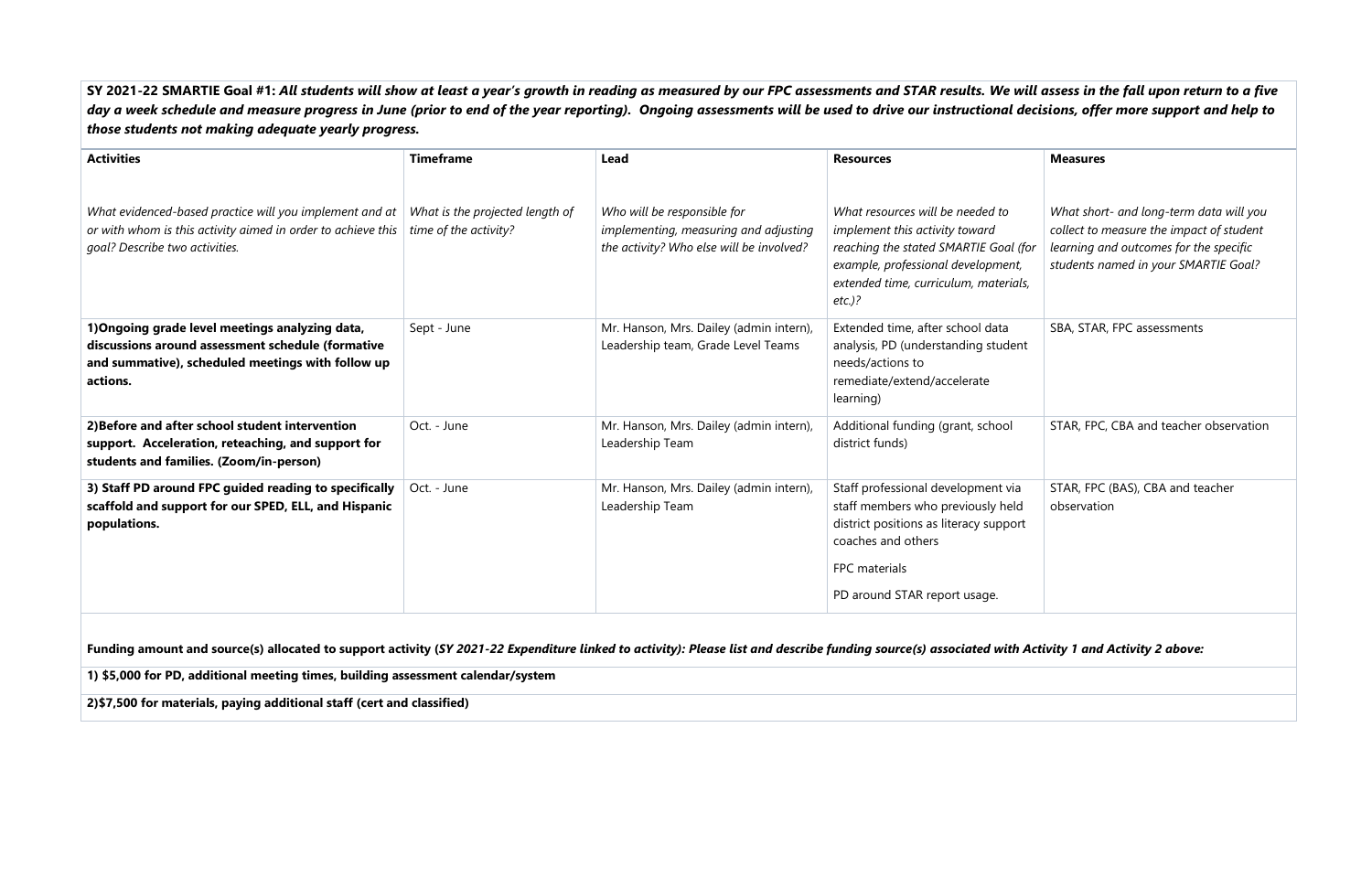| <b>Activities</b>                                                                                                                                                                                                                  | <b>Timeframe</b>                                         | Lead                                                                                                             | <b>Resources</b>                                                                                                                                                                                        | <b>Measures</b>                                                                                                                                                       |
|------------------------------------------------------------------------------------------------------------------------------------------------------------------------------------------------------------------------------------|----------------------------------------------------------|------------------------------------------------------------------------------------------------------------------|---------------------------------------------------------------------------------------------------------------------------------------------------------------------------------------------------------|-----------------------------------------------------------------------------------------------------------------------------------------------------------------------|
| What evidenced-based practice will you implement and at<br>or with whom is this activity aimed in order to achieve this<br>goal? Describe two activities.                                                                          | What is the projected length of<br>time of the activity? | Who will be responsible for<br>implementing, measuring and adjusting<br>the activity? Who else will be involved? | What resources will be needed to<br>implement this activity toward<br>reaching the stated SMARTIE Goal (for<br>example, professional development,<br>extended time, curriculum, materials,<br>$etc.$ )? | What short- and long-term data will you<br>collect to measure the impact of student<br>learning and outcomes for the specific<br>students named in your SMARTIE Goal? |
| 1) Ongoing grade level meetings analyzing data,<br>discussions around assessment schedule (formative<br>and summative), scheduled meetings with follow up<br>actions.                                                              | Sept 2021 - June 2022                                    | Mr. Hanson, Mrs. Dailey (admin intern),<br>Leadership team, Title, SPED, ELL, Grade<br>Level Teams               | Extended time, after school data<br>analysis, PD (understanding student<br>needs/actions to<br>remediate/extend/accelerate<br>learning) PD around using STAR<br>reports                                 | STAR, SBA, Bridges and Big Ideas<br>assessments, other CBA's.                                                                                                         |
| 2) Extended school student intervention support<br>based on targeted math assessments. Acceleration,<br>reteaching, and support for students and families<br>with emphasis on SPED, ELL, Hispanic populations.<br>(Zoom/in-person) | Oct. 2021 - June 2022                                    | Mr. Hanson, Mrs. Dailey (admin intern),<br>Leadership team, Title, SPED, ELL, Grade<br>Level Teams               | Additional funding (grant, school<br>district funds)                                                                                                                                                    | STAR, SBA, Bridges and Big Ideas<br>assessments, other CBA's.                                                                                                         |

**Funding amount and source(s) allocated to support activity (***SY 2021-22 Expenditure linked to activity): Please list and describe funding source(s) associated with Activity 1 and Activity 2 above:*

**1)\$5,000 for PD, additional meeting times, building assessment calendar/system**

**2)\$7,500 for materials, paying additional staff (cert and classified)**

**SY 2021-22 SMARTIE Goal #3: All students will demonstrate growth in the area of Social Emotional Learning by focusing on identifying feelings, developing empathy, solving problems, relationship skills, social and self-management in the school setting. Student growth will be measured by student surveys, analysis of SWIS data, teacher observation and feedback.** 

| .<br>tivities | ame | <b>Lead</b> | . Resources<br>. | <b>Measures</b> |
|---------------|-----|-------------|------------------|-----------------|
|               |     |             |                  |                 |
|               |     |             |                  |                 |